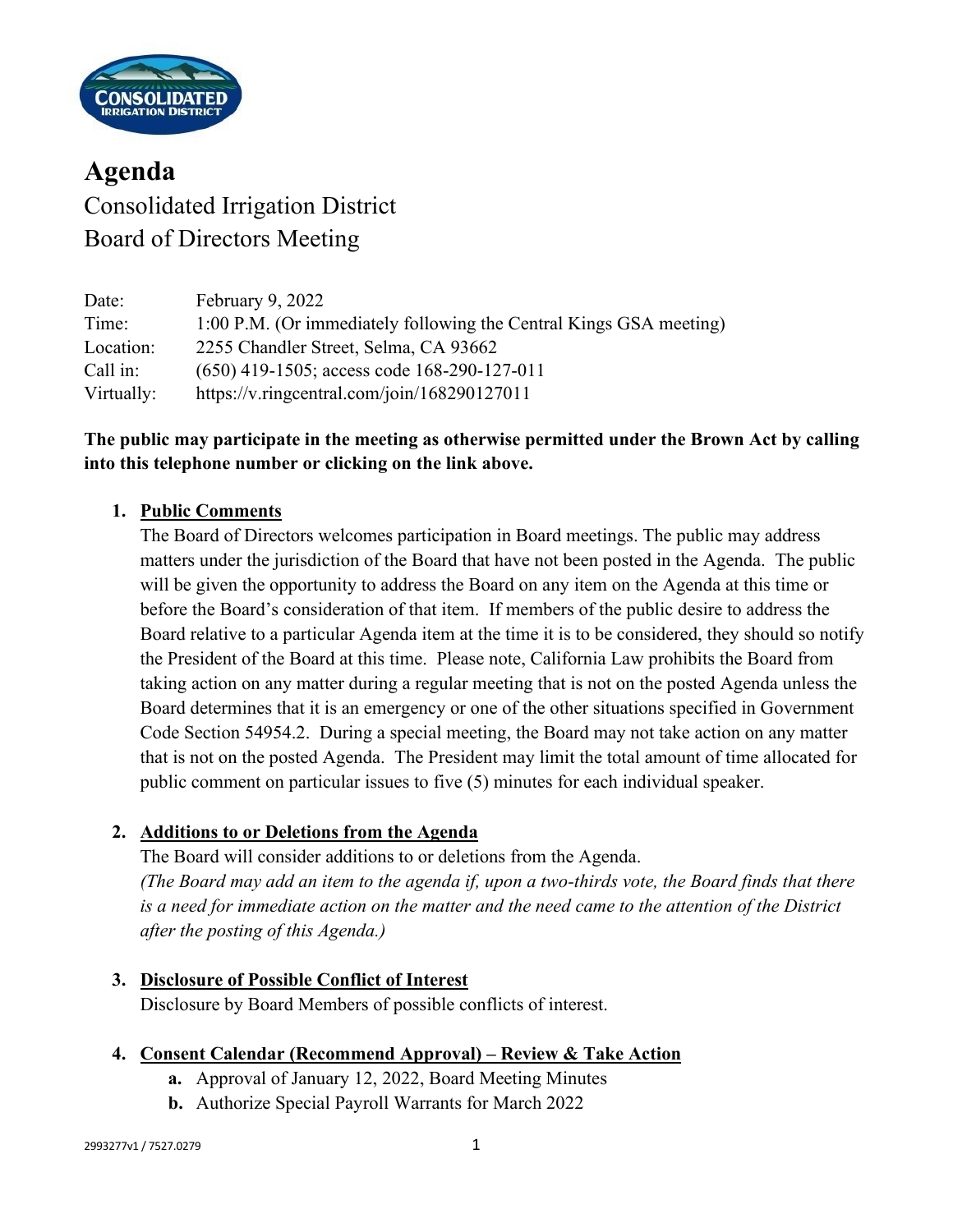- **c.** Approval of January 2022 Accounts Payable
- **d.** Approval of January 2022 Accounts Receivable
- **e.** Approval of CID Monthly Budget Report as of January 31, 2022
- **f.** Accept Financial Report as of January 31, 2022
- **g.** Accept Pond Lease Agreement Mauricio Campos (Martin Pond)

#### **5. Correspondence: Items for Board Action**

- **a. Actuarial services Bids**
	- Review for possible action to enter agreement with Macleod Watts for actuarial services.
- **b. Review miscellaneous correspondence for possible action**

#### **6. Public Hearing regarding Consolidated Irrigation District Redistricting**

Board will hold a public hearing for Redistricting, will consider any comments made at the hearing.

**a.** Presentation by Flo Analytics regarding proposed redistricting options.

#### **7. Resolution for grant under prop 68 SGMA Implementation**

Review for possible action adopting the Resolution 2022-02 to authorizes Fresno Irrigation District to file an application for a grand under the proposition 68 sustainable groundwater implementation grant program and to enter into an agreement with the California Department of Water Resources on behalf of Consolidated Irrigation District.

#### **8. Recharge Policy**

Review for possible action to adopt a Consolidated Irrigation District Recharge Policy. Review of letter to be sent to landowners for flood release water enrollment

#### **9. Manager's Report, Presentation of Items for Board Action and Public Hearings**

#### **a. Water Report**

Review and discuss for possible action: the current water report.

#### **b. SGMA Update**

Receive update on implementation of the Sustainable Groundwater Management Act and provide directions to staff.

#### **c. Report of Land Acquisition Effort**

Receive update and discuss for possible action regarding land acquisition.

#### **d. Projects Update**

Receive update and discuss for possible action: the status of current projects.

#### **10. Board Reports**

Receive reports from individual Board members.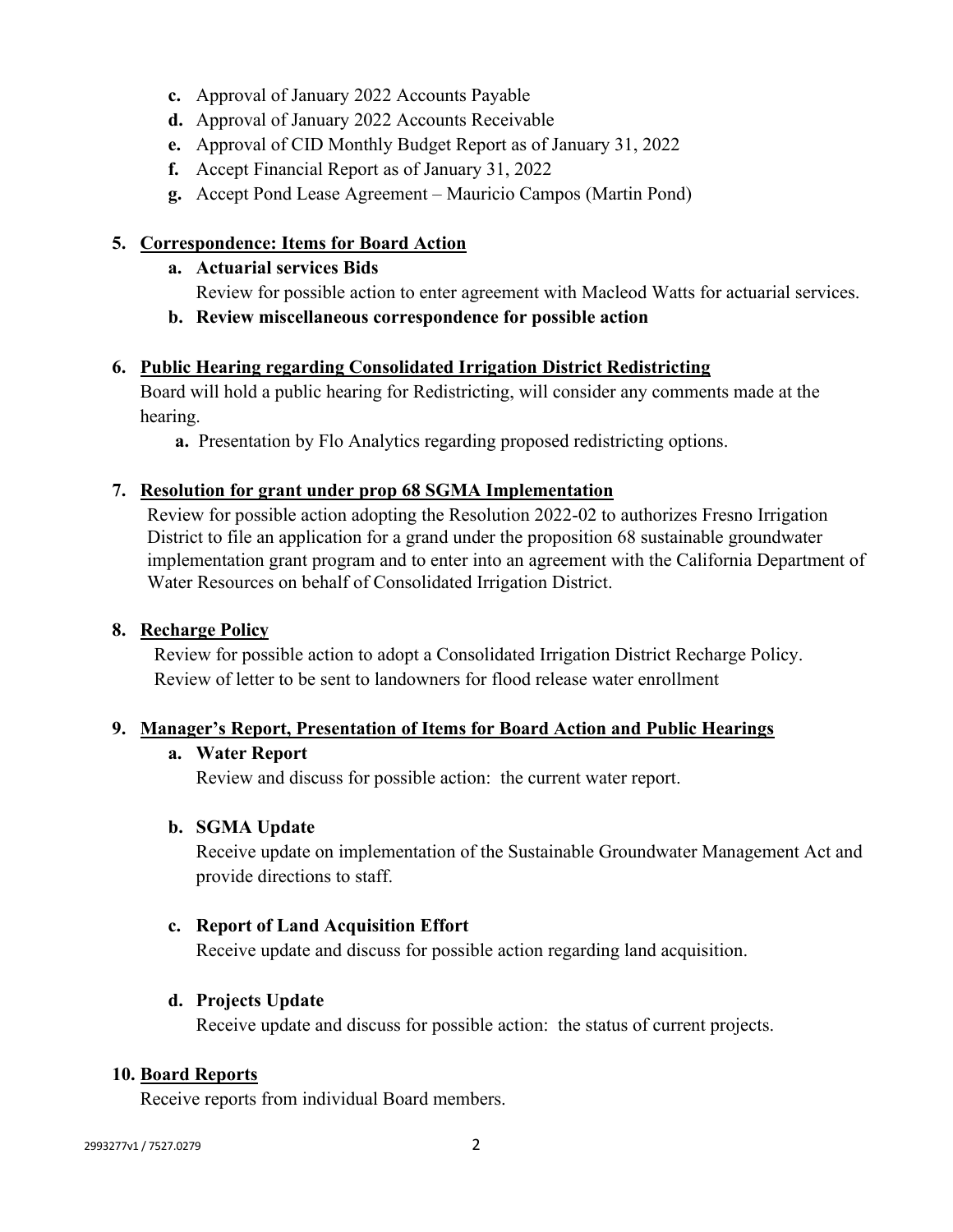# **11. Closed Session Pursuant to Government Code Section 54957 – Personnel Matters**

Manager annual review and assistant manager position.

# **12. Closed Session Pursuant to Government Code Section 54956.9(d)(1) – Conference with Legal Counsel**

Closed session conference with legal counsel pursuant to Government Code Section 54956.9(d)(1) related to existing litigation:

- *James Irrigation District v. KRWA, et al.* (Fresno County Case number 19CECG00769).
- *State Water Resources Control Board, Division of Water Rights, KRWA Petition for Change Re License No. 11521.*
- *State Water Resources Control Board, Petitions to Revoke or Revise the Declaration of Fully Appropriated Stream Systems with respect to the Kings River System.*
- *State Water Resources Control Board, Semitropic Improvement District of Semitropic Water Storage District v. kings River Water Association et. al; Complaint in Support of Petition to Revise and/or Revoke Declaration of Fully Appropriated Stream System for the Kings River.*

# **13. Closed Session Pursuant to Government Code Section 54956.9(d)(2) – Conference with Legal Counsel**

Conference with legal counsel related to significant exposure to and/or anticipated litigation pursuant to paragraph (2) of subdivision (d) of Government Code Section 54956.9: (2 cases)

# **14. Closed Session Pursuant to Government Code Section 54956.8 – Conference with Real Property Negotiator**

Closed session pursuant to Government Code Section 54956.8 related to real property negotiations.

Property APN: 338-140-01 Property APN: 338-140-09s Agency Negotiator: Phil Desatoff Negotiating Parties: CID Negotiating Terms and Price

# **15. End of Closed Session – Report from Closed Session**

Disclosure of reportable action, if any, from Closed Session

### **16. Damage claim - Doug and Lorrena Johnson**

Review and discuss for possible action to accept or reject damage claim from Doug and Lorrena Johnson.

# **17. Next Scheduled Meetings**

2993277v1 / 7527.0279 3